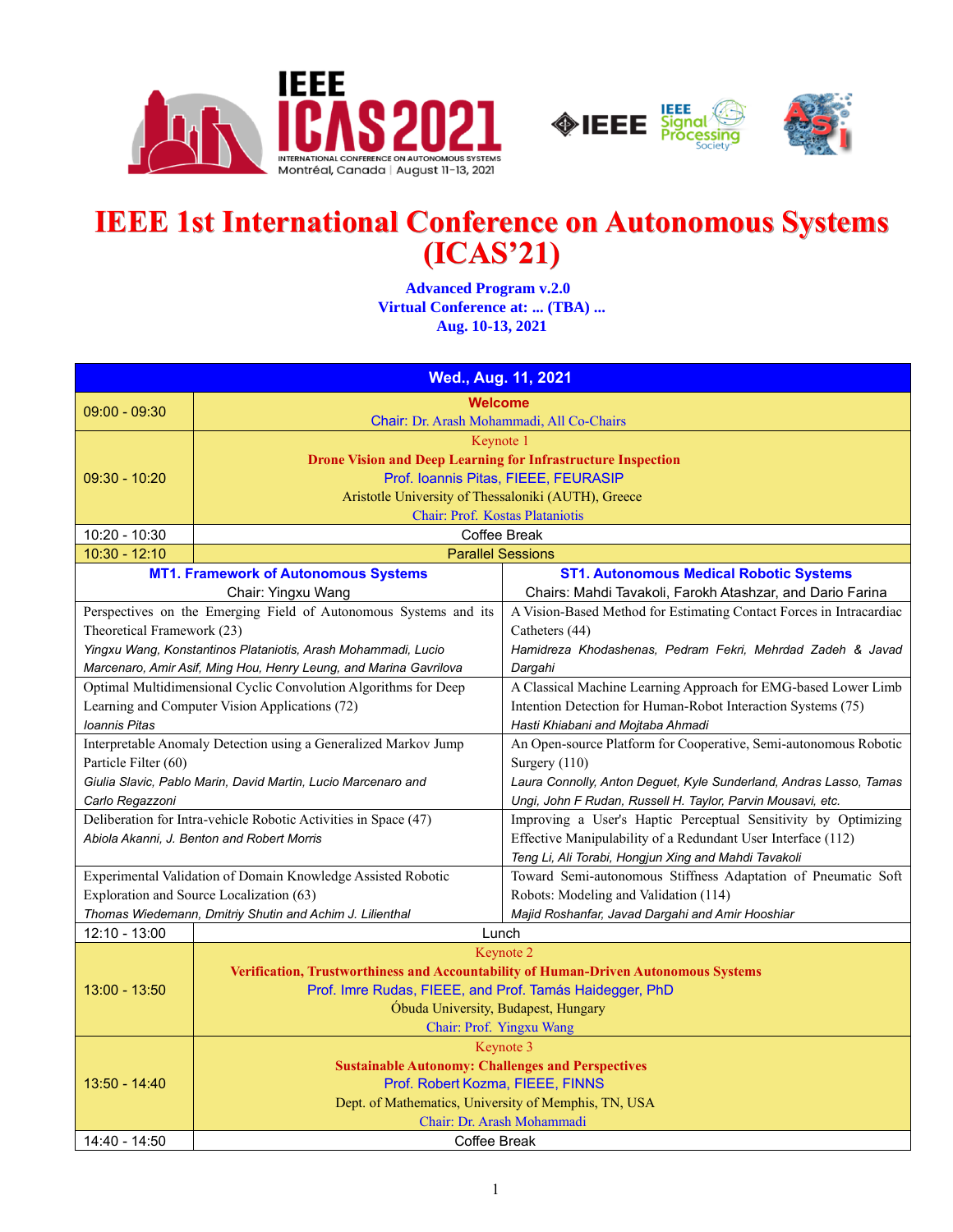| 14:50 - 16:30<br><b>Parallel Sessions</b>                             |                                                                       |                                                                   |
|-----------------------------------------------------------------------|-----------------------------------------------------------------------|-------------------------------------------------------------------|
|                                                                       | <b>MT2. Emerging Technologies for Autonomous Systems (I)</b>          | <b>SS1. Autonomous Vehicle Vision</b>                             |
| Chair: Lucio Marcenaro                                                |                                                                       | Chairs: Rui Fan and Ioannis Pitas                                 |
| Information-Bottleneck-Based Behavior Representation Learning for     |                                                                       | Semantic Image Segmentation Guided by Scene Geometry (32)         |
| Multi-Agent Reinforcement Learning (16)                               |                                                                       | Sotirios Papadopoulos, Ioannis Mademlis and Ioannis Pitas         |
|                                                                       | Yue Jin, Shuangqing Wei, Jian Yuan and Xudong Zhang                   |                                                                   |
|                                                                       | Estimation of Fields using Binary Measurements from a Mobile Agent    | Road Surface Deep Embedded Classifier for an Efficient Physio-    |
| (13)                                                                  |                                                                       | based Car Driver Assistance (26)                                  |
| Alex Leong and Mohammad Zamani                                        |                                                                       | Francesco Rundo, Roberto Leotta, Vincenzo Piuri, Angelo Genovese, |
|                                                                       |                                                                       | Fabio Scotti and Sebastiano Battiato                              |
|                                                                       | Multichannel Nonnegative Matrix Factorization with Motor Data-        | Automated Parking Test using ISAR Images from Automotive Radar    |
|                                                                       | regularized Activations for Robust Ego-noise Suppression (24)         | (103)                                                             |
|                                                                       | Alexander Schmidt and Walter Kellermann                               | Neeraj Pandey and Shobha Ram                                      |
|                                                                       | Goal-Oriented Communication for Real-Time Tracking in Autonomous      | Autonomous Vision-based Landing of UAV's on Unstructured          |
| Systems $(64)$                                                        |                                                                       | Terrains (95)                                                     |
|                                                                       | <b>Nikolaos Pappas and Marios Kountouris</b>                          | Evangelos Chatzikalymnios and Konstantinos Moustakas              |
|                                                                       | Intelligent Intersection Coordination and Trajectory Optimization for | Gesture Learning for Self-Driving Cars (118)                      |
| Autonomous Vehicles (91)                                              |                                                                       | Ethan Shaotran, Jonathan Cruz and Vijay J. Reddi                  |
|                                                                       | Yixiao Zhang, Gang Chen and Tingting Zhang                            |                                                                   |
| 16:30 - 16:40                                                         |                                                                       | Coffee Break                                                      |
| $16:40 - 18:20$                                                       | <b>Parallel Sessions</b>                                              |                                                                   |
|                                                                       | ST2. Security & Resilience of Auto. Cyber-Physical Sys.               | <b>SS2. Advanced Navigation for Networked AS'</b>                 |
|                                                                       | Chair: Deepa Kundur and Mohammad Janaideh                             | Chair: Siwei Zhang and Henk Wymeersch                             |
|                                                                       | Leader-Follower Multi-Agent Systems: A Model Predictive Control       | Collision Prediction using UWB and Inertial Sensing: Experimental |
| Scheme Against Covert Attacks (12)                                    |                                                                       | Evaluation (25)                                                   |
|                                                                       | Francesco Tedesco, Domenico Famularo and Giuseppe Franzè              | Aarti Singh and Neal Patwari                                      |
|                                                                       | State-of-the-Art and Directions for the Conceptual Design of Safety-  | Design and Simulation of an Autonomous Racecar: Perception,       |
|                                                                       | Critical Unmanned and Autonomous Aerial Vehicles (29)                 | SLAM, Planning and Control (20)                                   |
|                                                                       | Saad B. Nazarudeen and Jonathan Liscouet                              | Sihao Wu, Zhengwei Yang, Xiaopo Xie, Yilong Wang, etc.            |
|                                                                       | On Securing Cloud-hosted Cyber-physical Systems using Trusted         | Graph-based Motion Planning for Automated Vehicles using Multi-   |
| Execution Environments (41)                                           |                                                                       | model Branching and Admissible Heuristics (35)                    |
| Amir Mohammad Naseri, Walter Lucia, Mohammad Mannan & Amr Youssef     |                                                                       | Oliver Speidel, Jona Ruof and Klaus Dietmayer                     |
|                                                                       | Stress Testing Framework for Autonomous System Verification and       | Perception Through 2D-MIMO FMCW Automotive Radar under            |
| Validation (V&V) (36)                                                 |                                                                       | Adverse Weather (105)                                             |
| Gregory Falco and Leilani Gilpin                                      |                                                                       | Xiangyu Gao, Sumit Roy, Guanbin Xing and Sian Jin                 |
|                                                                       | Fault Tree Analysis and Risk Mitigation Strategies for Autonomous     | Different Co-Chirps-Based Non-Uniform PRF Automotive FMCW         |
|                                                                       | Systems via Statistical Model Checking (71)                           | Radar (115)                                                       |
|                                                                       | Ashkan Samadi, Marwan Ammar and Otmane A. Mohamed                     | Lifan Xu, Shunqiao Sun and Kumar V. Mishra                        |
|                                                                       | <b>Thursday, Aug. 12, 2021</b>                                        |                                                                   |
|                                                                       | Keynote 4                                                             |                                                                   |
|                                                                       | <b>Morphogenetic Self-organization of Swarm Robots</b>                |                                                                   |
| $09:00 - 09:50$                                                       | Prof. Yaochu Jin, FIEEE                                               |                                                                   |
|                                                                       | Dept. of Computer Science, University of Surrey, Guildford, UK        |                                                                   |
|                                                                       | Chair: Dr. Lucio Marcenaro                                            |                                                                   |
|                                                                       | Keynote 5                                                             |                                                                   |
|                                                                       | <b>Improving Manipulation Capabilities of Autonomous Robots</b>       |                                                                   |
| $09:50 - 10:40$                                                       | Dr. Anthony Vetro, FIEEE                                              |                                                                   |
|                                                                       | Vice President and Director at Mitsubishi Electric Research Labs, USA |                                                                   |
|                                                                       | Chair: Dr. Farokh Atashzar                                            |                                                                   |
| 10:40 - 10:50                                                         | Coffee Break                                                          |                                                                   |
| 10:50 - 12:30                                                         | <b>Parallel Sessions</b>                                              |                                                                   |
|                                                                       | <b>MT3. Autonomous System and AI</b>                                  | <b>ST3. Autonomous Control Systems</b>                            |
| Chair: Farokh S. Atashzar<br>Chairs: Giuseppe Franze and Walter Lucia |                                                                       |                                                                   |
| Towards Three-Dimensional Active Incoherent Millimeter-Wave Imaging   |                                                                       | Lane Changing using Multi-Agent DQN (6)                           |
| Stavros Vakalis and Jeffrey Nanzer (113)                              |                                                                       | Karthikeyan Nagarajan and Zhong Yi                                |
| An Autonomous Semantic Learning Methodology for Fake News             |                                                                       | Data-Driven Pump Scheduling for Cost Minimization in Water        |
| Recognition (99)                                                      |                                                                       | Networks (59)                                                     |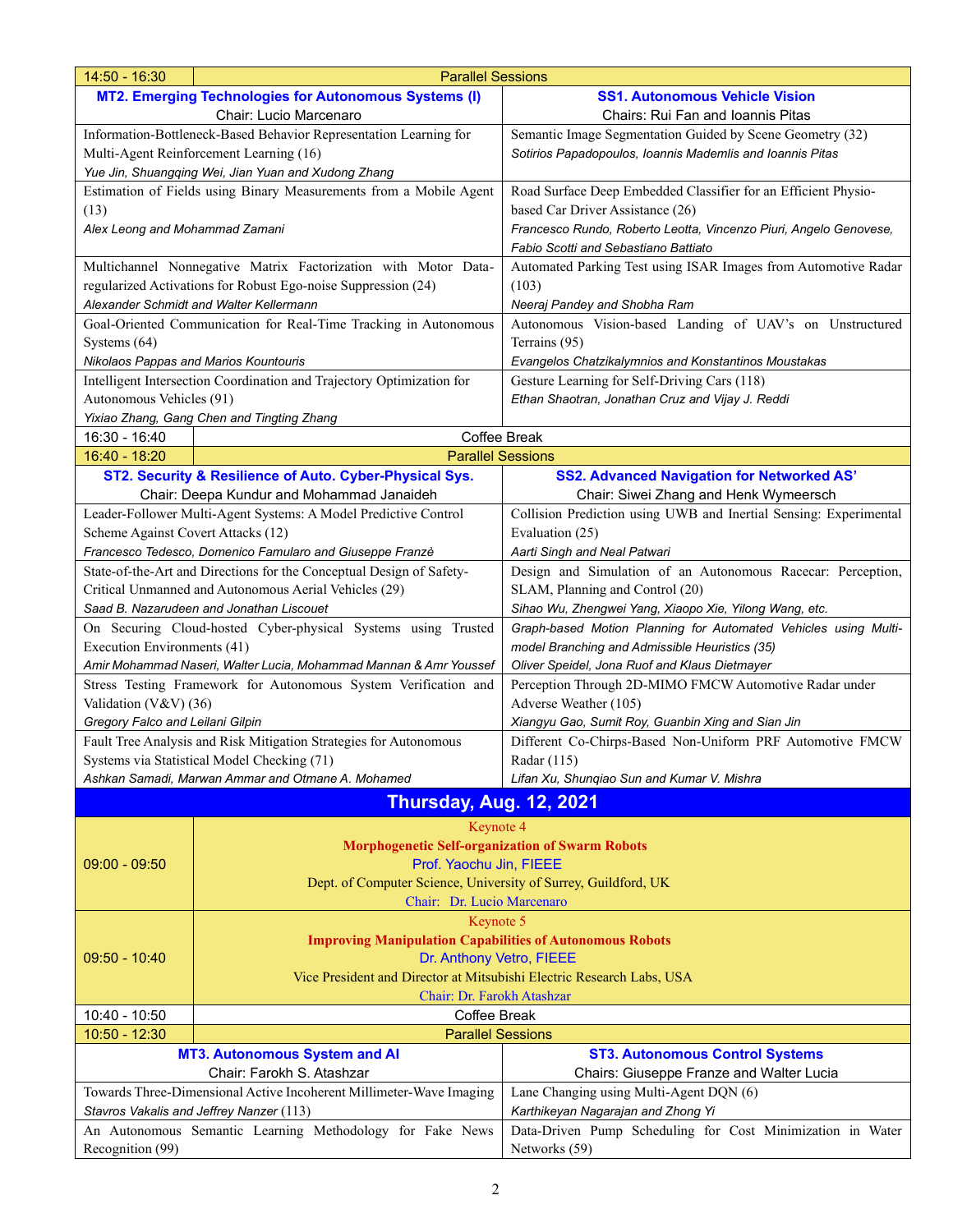| Yingxu Wang and James Y. Xu                                                                               |                                                                       | Jyotirmoy Bhardwaj, Joshin Krishnan and Baltasar Beferull Lozano      |
|-----------------------------------------------------------------------------------------------------------|-----------------------------------------------------------------------|-----------------------------------------------------------------------|
|                                                                                                           | Progress on a Perimeter Surveillance Problem (21)                     | Cooperative Communication, Localization, Sensing and Control for      |
| Jeremy Avigad and Floris van Doorn                                                                        |                                                                       | Autonomous Robotic Networks (39)                                      |
|                                                                                                           |                                                                       | Siwei Zhang, Emanuel Staudinger, Robert Pöhlmann and Armin            |
|                                                                                                           |                                                                       | Dammann                                                               |
|                                                                                                           | Real-Time Learning for THz Radar Mapping and UAV Control (58)         | First Steps Toward the Development of Virtual Platform for Validation |
|                                                                                                           | Anna Guerra, Francesco Guidi, Davide Dardari and Petar M. Djuric      | of Autonomous Wheel Loader at Pulp-and-Paper Mill: Modelling,         |
|                                                                                                           |                                                                       | Control and Real-Time Simulation (76)                                 |
|                                                                                                           |                                                                       | Michael Kerr, Danielle Nasrallah and Tsz-Ho Kwok                      |
|                                                                                                           | Collaborative Communications between a Human and a Resilient Safety   | River Flow Path Control with Reinforcement Learning (100)             |
| Support System (73)                                                                                       |                                                                       | Dongqi Liu, Yutaka Naito, Chen Zhang, Shogo Muramatsu, Hiroyasu       |
|                                                                                                           | Saeideh Samani, Richard Jessop and Angela Harrivel                    | Yasuda, Kiyoshi Hayasaka and Yu Otake                                 |
| 12:30 - 13:30                                                                                             |                                                                       | Lunch                                                                 |
|                                                                                                           |                                                                       | Keynote 6                                                             |
|                                                                                                           | <b>Information Fusion and Decision Support for Autonomous Systems</b> |                                                                       |
| $13:30 - 14:20$                                                                                           | Prof. Henry Leung, FIEEE, FSPIE                                       |                                                                       |
|                                                                                                           | Dept. of Electrical and Software Eng., Univ. of Calgary, Canada       |                                                                       |
|                                                                                                           | Chair: Dr. Arash Mohammadi                                            |                                                                       |
| 14:20 - 14:30                                                                                             |                                                                       | Coffee Break                                                          |
| $14:30 - 16:10$                                                                                           | <b>Parallel Sessions</b>                                              |                                                                       |
|                                                                                                           | <b>MT4. Application Paradigms of Autonomous Systems</b>               | <b>SS3. Trustworthy Autonomous Human-Machine Systems</b>              |
|                                                                                                           | Chairs: Amir Asif                                                     | Chairs: Yaoping Hu and Baris Fidan                                    |
|                                                                                                           | Improving Automated Search for Underwater Threats using Multistatic   | Trustworthy Adaptation with Few-shot Learning for Hand Gesture        |
|                                                                                                           | Sensor Fields by Incorporating Unconfirmed Track Information (27)     | Recognition (48)                                                      |
|                                                                                                           | Daniel Angley, Steve Mehrkanoon, Bill Moran, Christopher Gilliam and  | Elahe Rahimian, Soheil Zabihi, Amir Asif, Farokh Atashzar and Arash   |
| Sergey Simakov                                                                                            |                                                                       | Mohammadi                                                             |
|                                                                                                           | Interference Suppression Using Adaptive Nulling Algorithm Without     | Thermal Face Image Generator (78)                                     |
| Calibration Sources (119)                                                                                 |                                                                       | Xingdong Cao, Kenneth Lai, Svetlana Yanushkevich and Michael Smith    |
| Peng Chen, Wei Wang and Jingjie Gao                                                                       |                                                                       |                                                                       |
|                                                                                                           | Learning Robust Features for 3D Object Pose Estimation (30)           | Building and Measuring Trust in Human-machine Systems (43)            |
|                                                                                                           | Christos Papaioannidis and Ioannis Pitas                              | Lida Ghaemi Dizaji and Yaoping Hu                                     |
|                                                                                                           | General Frameworks for Anomaly Detection Explainability: Comparative  | Quality Assurance Challenges for Machine Learning Software            |
| Study $(53)$                                                                                              |                                                                       | Applications During Software Development Life Cycle Phases (84)       |
|                                                                                                           | Ambareesh Ravi, Xiaozhuo Yu, Iara Santelices, Fakhri Karray & Baris   | Md Abdullah Al Alamin and Gias Uddin                                  |
| Fidan                                                                                                     |                                                                       |                                                                       |
|                                                                                                           | Heterogeneous Vehicular Platooning with Stable Decentralized Linear   | An Open Source Motion Planning Framework for Autonomous               |
| Feedback Control (77)                                                                                     |                                                                       | Minimally Invasive Surgical Robots (116)                              |
|                                                                                                           | Amir Zakerimanesh, Tony Qiu and Mahdi Tavakoli                        | Aleks Attanasio, Nils Marahrens, Bruno Scaglioni and Pietro Valdastri |
| 16:10 - 16:20                                                                                             |                                                                       | Coffee Break                                                          |
| 16:20 - 18:00                                                                                             | <b>Parallel Sessions</b>                                              |                                                                       |
|                                                                                                           | <b>ST4. Autonomous Transportation Systems</b>                         | <b>SS4. Explainable Machine Learning for AS'</b>                      |
|                                                                                                           | Chairs: Chun Wang and Anjali Awasthi                                  | Chairs: Yong M. Ro, Parnian Afshar and Kostas Plataniotis             |
|                                                                                                           | Order Dispatching in Ride-Sharing Platform under Travel Time          | Towards Explainable Semantic Segmentation for Autonomous              |
|                                                                                                           | Uncertainty: A Data-Driven Robust Optimization Approach (40)          | Driving Systems by Multi-Scale Variational Attention (61)             |
|                                                                                                           |                                                                       | Mohanad Abukmeil, Angelo Genovese, Vincenzo Piuri, Francesco          |
| Xiaoming Li, Jie Gao, Chun Wang, Xiao Huang and Yimin Nie                                                 |                                                                       | Rundo and Fabio Scotti                                                |
|                                                                                                           |                                                                       | Attentive AutoEncoders for Improving Visual Anomaly Detection         |
| Data-Driven Kalman-Based Velocity Estimation for Autonomous Racing                                        |                                                                       | Ambareesh Ravi and Fakhri Karray (52)                                 |
| Adrià López Escoriza, Guy Revach, Nir Shlezinger & Ruud van Sloun (108)                                   |                                                                       | Anomaly-aware Federated Learning with Heterogeneous Data (19)         |
| Cooperative UWB-Based Localization for Outdoors Positioning and                                           |                                                                       |                                                                       |
| Navigation of UAVs aided by Ground Robots (96)                                                            |                                                                       | Zheng Chen, Chung-Hsuan Hu and Erik G. Larsson                        |
| Xianjia Yu, Qingqing Li, Jorge Peña Queralta, Jukka Heikkonen etc.                                        |                                                                       |                                                                       |
| An Off-Road Terrain Dataset Including Images Labeled with Measures of                                     |                                                                       | Online Unsupervised Learning for Domain Shift in COVID-19 CT          |
| Terrain Roughness (45)                                                                                    |                                                                       | Scan Datasets (111)                                                   |
| Gabriela Gresenz, Jules White and Douglas C. Schmidt                                                      |                                                                       | Nicolas Ewen and Naimul Khan                                          |
| A Visual Control Scheme for AUV Underwater Pipeline Tracking (34)<br>Waseem Akram and Alessandro Casavola |                                                                       | Blind Detection of Radar Pulse Trains via Self-Convolution (89)       |
|                                                                                                           |                                                                       | Alex Byrley and Adly Fam                                              |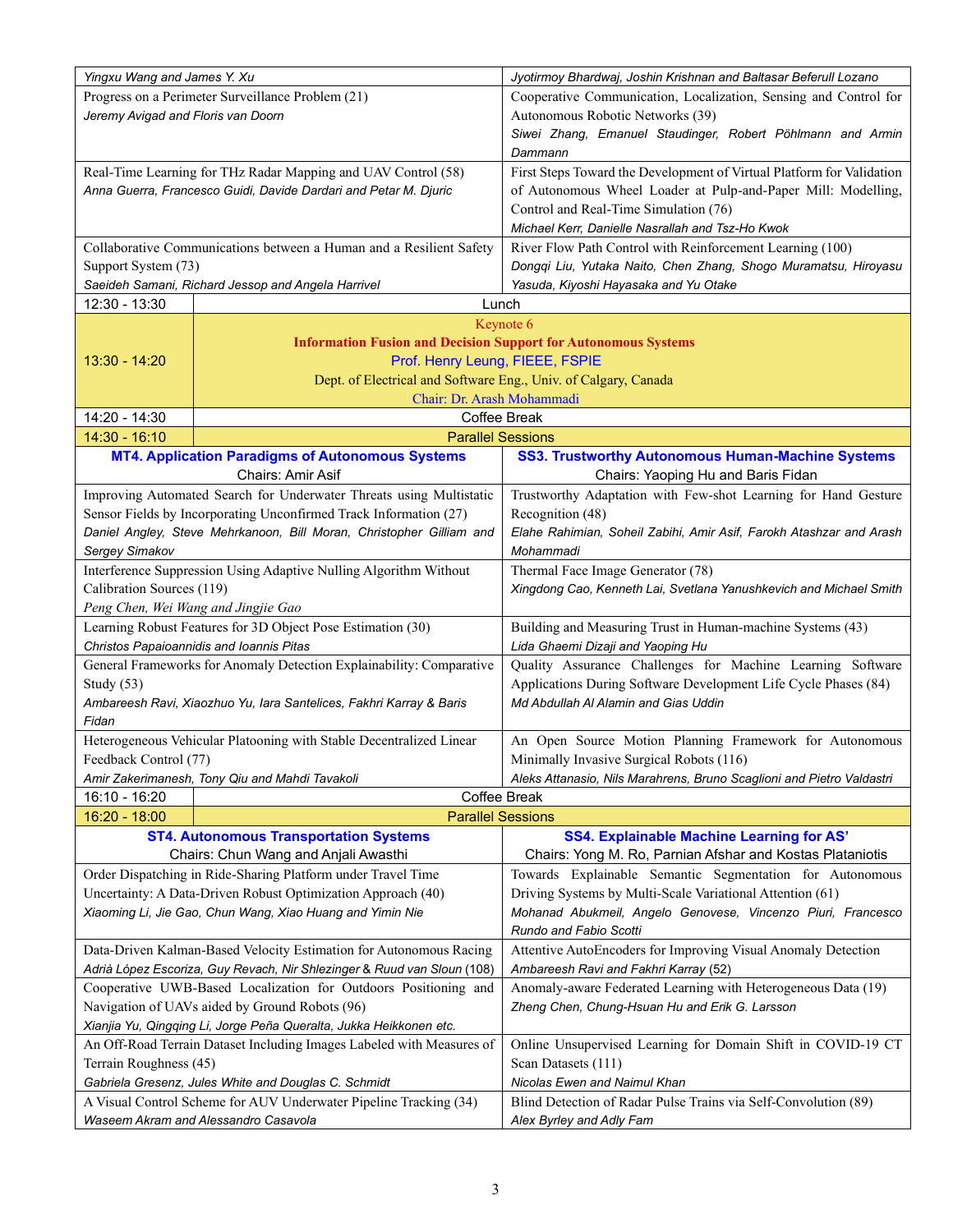|                                                                                               | <b>Friday, Aug. 13, 2021</b>                                                                            |                                                                                                                          |
|-----------------------------------------------------------------------------------------------|---------------------------------------------------------------------------------------------------------|--------------------------------------------------------------------------------------------------------------------------|
|                                                                                               | Keynote 7                                                                                               |                                                                                                                          |
|                                                                                               | <b>Bayesian Emergent Self Awareness</b>                                                                 |                                                                                                                          |
| $09:00 - 09:50$                                                                               | Prof. Carlo S. Regazzoni                                                                                |                                                                                                                          |
|                                                                                               |                                                                                                         | Cognitive Telecommunications systems at DITEN, University of Genova, Italy                                               |
|                                                                                               | Chair: Dr. Lucio Marcenaro                                                                              |                                                                                                                          |
| $09:50 - 10:40$                                                                               | Keynote 8                                                                                               |                                                                                                                          |
|                                                                                               | <b>On Ethics of Autonomous and Intelligent Systems (AIS)</b>                                            |                                                                                                                          |
|                                                                                               | Prof. Hagit Messer, FIEEE                                                                               |                                                                                                                          |
|                                                                                               | The Kranzberg Chair in Signal Processing, School of Electrical Engineering, Tel Aviv University, Israel |                                                                                                                          |
| 10:40 - 10:50                                                                                 | Chair: Prof. Amir Asif<br>Coffee Break                                                                  |                                                                                                                          |
| $10:50 - 12:30$                                                                               | <b>Parallel Sessions</b>                                                                                |                                                                                                                          |
|                                                                                               | <b>MT5. AS Solutions for Engineering Problems</b>                                                       | ST5. Signal Processing for Self-Aware & Social AS'                                                                       |
|                                                                                               | Chair: Farokh Atashzar                                                                                  | Chairs: Hoi-To Wai and Usman Khan                                                                                        |
|                                                                                               | Simultaneous Calibration of Positions, Orientations, and Time Offsets,                                  | Simultaneous Distributed Estimation and Attack Detection/Isolation in                                                    |
|                                                                                               | among Multiple Microphone Arrays (49)                                                                   | Social Networks: Structural Observability, Kronecker-Product                                                             |
|                                                                                               | Chishio Sugiyama, Katsutoshi Itoyama, Kenji Nishida and Kazuhiro                                        | Network, and Chi-Square Detector (67)                                                                                    |
| Nakadai                                                                                       |                                                                                                         | Mohammadreza Doostmohammadian, Themistoklis Charalambous,                                                                |
|                                                                                               |                                                                                                         | Miadreza Shafie-Khah, Nader Meskin and Usman Khan                                                                        |
|                                                                                               | Improved and Efficient Inter-vehicle Distance Estimation using Road                                     | Modified Crop Health Monitoring and Pesticide Spraying System                                                            |
|                                                                                               | Gradients of Ego and Target Vehicles (90)                                                               | using NDVI and Semantic Segmentation: An Acrocopter based                                                                |
|                                                                                               | Muhyun Back, Jinkyu Lee, Kyuho Bae, Sung Soo Hwang and Il Yong Chun                                     | Approach (66)                                                                                                            |
|                                                                                               | A Graph Convolutional Neural Network for Reliable Gait-Based Human                                      | Atharv Tendolkar, P.M.M. Manohara., Amit Choraria, etc.<br>Local, Global and Scale-dependent Node Roles (37)             |
| Recognition (14)                                                                              |                                                                                                         | Michael Scholkemper and Michael T. Schaub                                                                                |
|                                                                                               | Md Shopon, Svetlana Yanushkevich, Yingxu Wang and Marina Gavrilova                                      |                                                                                                                          |
|                                                                                               | Multi-Scale Feature Fusion: Learning Better Semantic Segmentation for                                   | Analysis of Contractions in System Graphs: Application to State                                                          |
| Road Pothole Detection (57)                                                                   |                                                                                                         | Estimation (5)                                                                                                           |
|                                                                                               | Jiahe Fan, Junaid Bocus, Brett Hosking, Rigen Wu, Yanan Liu, Sergey                                     | Mohammadreza Doostmohammadian, Themistoklis Charalambous,                                                                |
| Vityazev and Rui Fan                                                                          |                                                                                                         | Miadreza Shafie-Khah, Hamid R. Rabiee and Usman A. Khan                                                                  |
|                                                                                               | Deep Learning Architectures used in EEG-based Estimation of Cognitive                                   |                                                                                                                          |
| Workload: A Review (42)                                                                       |                                                                                                         |                                                                                                                          |
| Nusrat Zerin Zenia and Yaoping Hu                                                             |                                                                                                         |                                                                                                                          |
| 12:30 - 14:00                                                                                 |                                                                                                         | Lunch                                                                                                                    |
|                                                                                               | Keynote 9<br><b>Enabling Trust in Autonomous Human-Machine Teaming</b>                                  |                                                                                                                          |
| $14:00 - 14:50$                                                                               | Dr. Ming Hou, SMIEEE, FI2CICC                                                                           |                                                                                                                          |
|                                                                                               | Defence Research and Development Canada (DRDC), Toronto, Canada                                         |                                                                                                                          |
|                                                                                               | Chair: Prof. Yingxu Wang                                                                                |                                                                                                                          |
| 14:50 - 15:00                                                                                 | Coffee Break                                                                                            |                                                                                                                          |
| 15:00 - 16:40                                                                                 | <b>Parallel Sessions</b>                                                                                |                                                                                                                          |
|                                                                                               | <b>MT6 Emerging Technologies for Autonomous Systems (II)</b>                                            | <b>SS5. Autonomous Diagnosis/Prognosis of COVID-19</b>                                                                   |
|                                                                                               | Chair: Arash Mohammadi                                                                                  | Chairs: Farnoosh Naderkhani and Moazedin J. Rafie                                                                        |
| Fast Machine Learning-based Signal Classification in Energy                                   |                                                                                                         | An Ensemble Learning Framework for Multi-class COVID-19 Lesion                                                           |
| Constrained CRN: FPGA Design and Implementation (10)                                          |                                                                                                         | Segmentation from Chest CT Images (98)                                                                                   |
| Arash Rasti-Meymandi, Jamshid Abouei, Zohreh H. Meybodi, Arash                                |                                                                                                         | Nastaran Enshaei, Parnian Afshar, Shahin Heidarian, Arash<br>Mohammadi, Faranak Babaki, Konstantinos N. Plataniotis etc. |
| Mohammadi and Amir Asif<br>A DRL based Distributed Formation Control Scheme with Stream-Based |                                                                                                         | WSO-CAPS: An Automated Framework for Diagnosis of COVID-19                                                               |
| Collision Avoidance (28)                                                                      |                                                                                                         | disease from Low and Ultra-Low Dose CT scans using Capsule                                                               |
| Xinyou Qiu, Xiaoxiang Li, Jian Wang, Yu Wang and Yuan Shen                                    |                                                                                                         | Networks and Window Setting (56)                                                                                         |
|                                                                                               |                                                                                                         | Shahin Heidarian, Parnian Afshar, Nastaran Enshaei, etc.                                                                 |
| Matching Models for Crowd-shipping Considering Shipper's Acceptance                           |                                                                                                         | Multi-Slice Net: A novel light weight framework for COVID-19                                                             |
| Uncertainty (50)                                                                              |                                                                                                         | Diagnosis (106)                                                                                                          |
| Shixuan Hou and Chun Wang                                                                     |                                                                                                         | Harshala Gammulle, Tharindu Fernando, Sridha Sridharan, Simon                                                            |
|                                                                                               |                                                                                                         | Denman and Clinton Fookes                                                                                                |
| Observational Learning: Imitation Through an Adaptive Probabilistic                           |                                                                                                         | Using Reinforcement Learning to Forecast the Spread of COVID-19                                                          |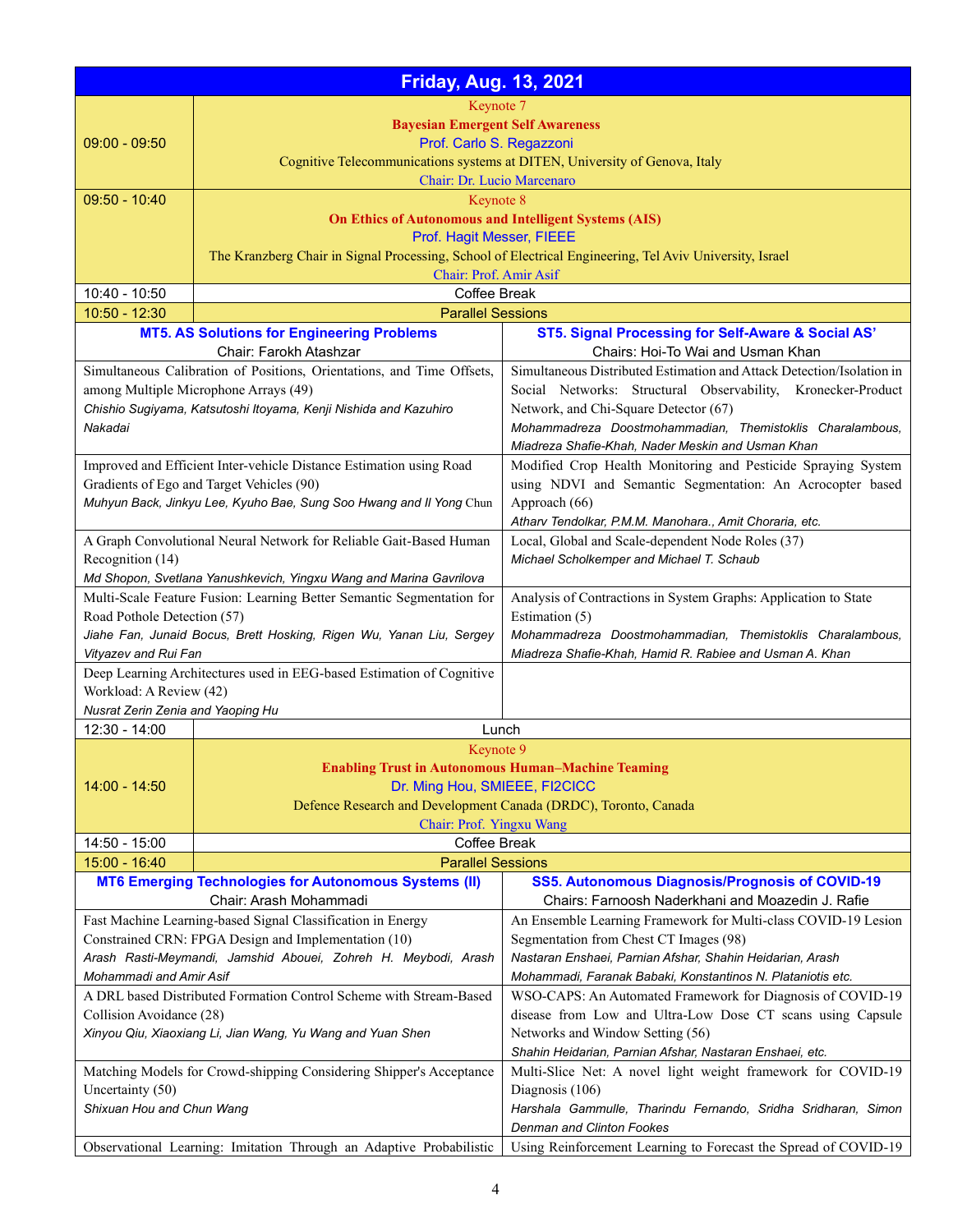| Approach (68)                                                       |                                                 | in France $(109)$                                  |
|---------------------------------------------------------------------|-------------------------------------------------|----------------------------------------------------|
| Sheida Nozari, Lucio Marcenaro, David Martin and Carlo Regazzoni    |                                                 | Soheyl Khalilpourazari and Hossein Hashemi Doulabi |
| Detecting Anomalous Swarming Agents with Graph Signal Processing    |                                                 |                                                    |
| Kevin Schultz, Anshu Saksena, Elizabeth Reilly, Rahul Hingorani and |                                                 |                                                    |
| Marisel Villafane-Delgado (69)                                      |                                                 |                                                    |
| 16:40 - 16:50                                                       | Coffee Break                                    |                                                    |
| $16:50 - 17:30$                                                     | <b>Plenary Panel</b>                            |                                                    |
|                                                                     | <b>Future Development of Autonomous Systems</b> |                                                    |
|                                                                     | Panelists (TBA)                                 |                                                    |
|                                                                     | Chair: Prof. Yingxu Wang                        |                                                    |
| $17:30 - 18:00$                                                     | <b>Awards</b>                                   |                                                    |
|                                                                     | <b>All Co-Chairs</b>                            |                                                    |

| <b>Tuesday, Aug. 10, 2021</b>                                                                                                   |                                                                                             |  |
|---------------------------------------------------------------------------------------------------------------------------------|---------------------------------------------------------------------------------------------|--|
| $08:30 - 9:50$                                                                                                                  | <b>Student AS Competition on Vehicle Trajectories Tracking by Drones</b>                    |  |
| Selected report: Team 1                                                                                                         | Chairs: Dr. David Martín and Dr. Lucio Marcenaro                                            |  |
| Selected report: Team 2                                                                                                         |                                                                                             |  |
| Selected report: Team 3                                                                                                         |                                                                                             |  |
| $9:50 - 10:00$                                                                                                                  | Coffee Break                                                                                |  |
| $10:00 - 17:10$                                                                                                                 | <b>Summer School of the AutoDefence Network</b>                                             |  |
|                                                                                                                                 | Chairs: Prof. S. Yanushkevich and Dr. A. Mohammadi                                          |  |
| $10:00 - 10:05$                                                                                                                 | Welcome                                                                                     |  |
|                                                                                                                                 | M. Hou, S. Yanushkevich, A. Mohammadi                                                       |  |
| $10:05 - 12:05$                                                                                                                 | <b>Tutorials (I)</b><br>Chair: S. Yanushkevich                                              |  |
|                                                                                                                                 | Cognitive Radar Design Using Deep Learning                                                  |  |
| Hamid Najafabadi and Henry Leung                                                                                                |                                                                                             |  |
|                                                                                                                                 | Autonomous Systems and Autonomous Neural Networks for Machine Learning                      |  |
| Yingxu Wang                                                                                                                     |                                                                                             |  |
|                                                                                                                                 | Cognitive Dynamic Systems - Acquiring Information from Surprise                             |  |
|                                                                                                                                 | Yeganeh Zamiri and Konstantinos N. Plataniotis                                              |  |
| 12:05 - 12:30                                                                                                                   | Lunch                                                                                       |  |
| $12:30 - 14:00$                                                                                                                 | <b>Poster Sessions</b>                                                                      |  |
|                                                                                                                                 | Chair: A. Mohammadi<br>Training-free Semantic Learning for Autonomous Fake News Recognition |  |
| James Y. Xu                                                                                                                     |                                                                                             |  |
|                                                                                                                                 | Social Behavioral System for Person Identification from Online Traits                       |  |
| <b>Brandon Sieu</b>                                                                                                             |                                                                                             |  |
| <b>RGBD</b> Object Detection                                                                                                    |                                                                                             |  |
| Minyuan Huang                                                                                                                   |                                                                                             |  |
| Trustworthy and Time-Varying Connection Scheduling in a Coupled UAV-aided Cellular Network                                      |                                                                                             |  |
| Zohreh Hajiakhondi                                                                                                              |                                                                                             |  |
| Relatable Objects Detection                                                                                                     |                                                                                             |  |
| <b>Thomas Truong</b><br>Autonomous, Blockchain-based, and Trustworthy Indoor Contact Tracing                                    |                                                                                             |  |
| Mohammad Salimibeni                                                                                                             |                                                                                             |  |
| <b>Stress Detection and Assessment</b>                                                                                          |                                                                                             |  |
| Kenneth Lai                                                                                                                     |                                                                                             |  |
| SVEA: A Small-scale Benchmark for Validating the Usability of Post-hoc Explainable AI Solutions in Image and Signal Recognition |                                                                                             |  |
| Sam Sattarzadeh                                                                                                                 |                                                                                             |  |
| A Bayesian Surprise Approach in Designing Cognitive Radar for Autonomous Vehicles                                               |                                                                                             |  |
| Yeganeh Zamiri                                                                                                                  |                                                                                             |  |